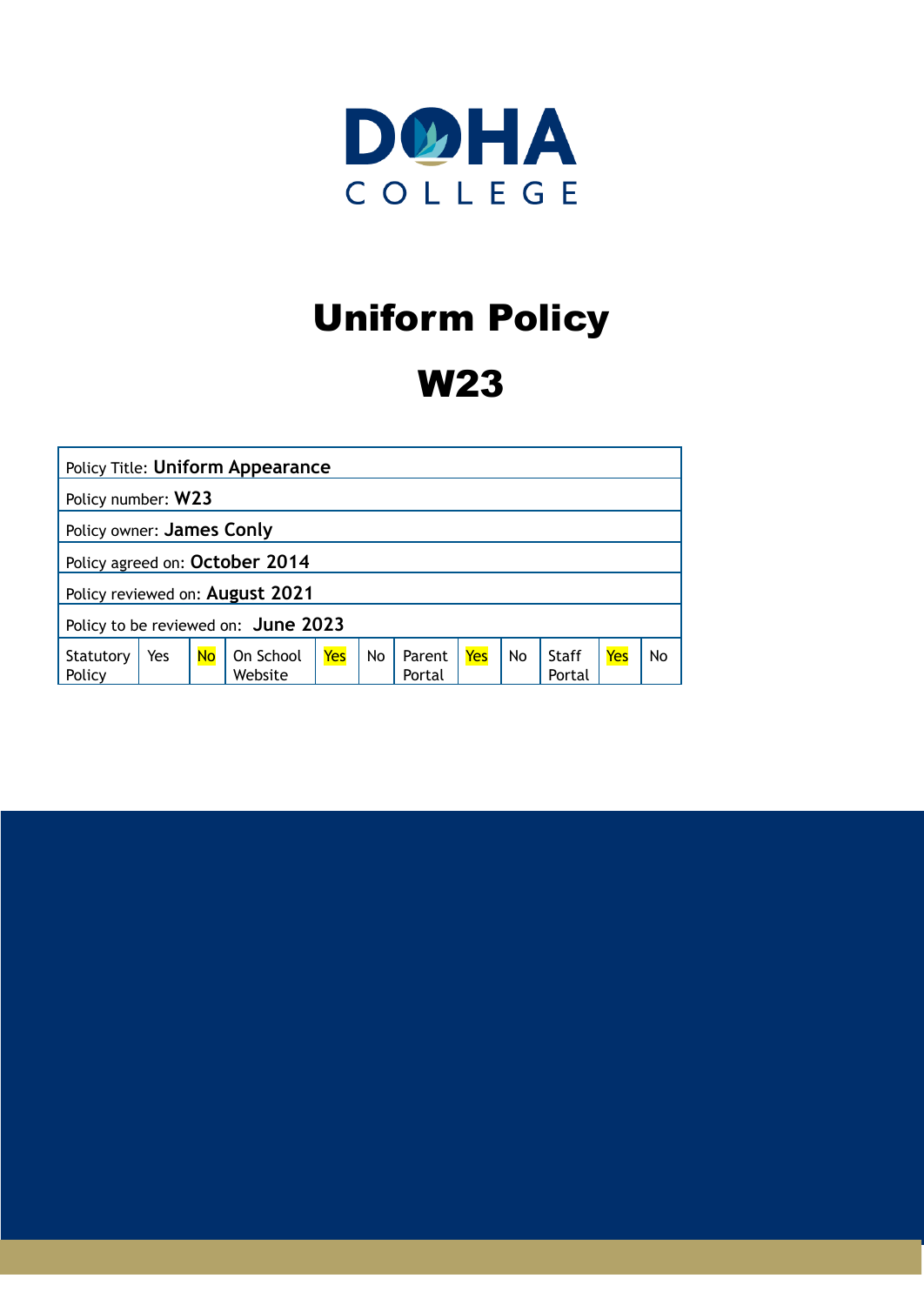

#### **CONTENTS**

| Overview                            | 3              |
|-------------------------------------|----------------|
| Foundation Stage uniform            | 4              |
| Year 1 to Year 6 uniform            | 5              |
| Year 7 to Year 11 uniform           | 6              |
| 6 <sup>th</sup> Form uniform        | $\overline{7}$ |
| Additional Information              | 8              |
| <b>HAIR</b>                         | 8              |
| MAKE-UP AND NAIL VARNISH            | 8              |
| <b>SHOES</b>                        | 8              |
| <b>JEWELLERY</b>                    | 8              |
| <b>SHIRTS</b>                       | 8              |
| <b>DISPUTES</b>                     | 9              |
| Doha College uniform suppliers Zaks | 9              |
| <b>CONTACT INFORMATION</b>          | 9              |
| Record of revisions to policy       | 9              |
|                                     |                |

Reference Number: W23 Page 2 of 11

Uniform Policy Effective Date: October 2014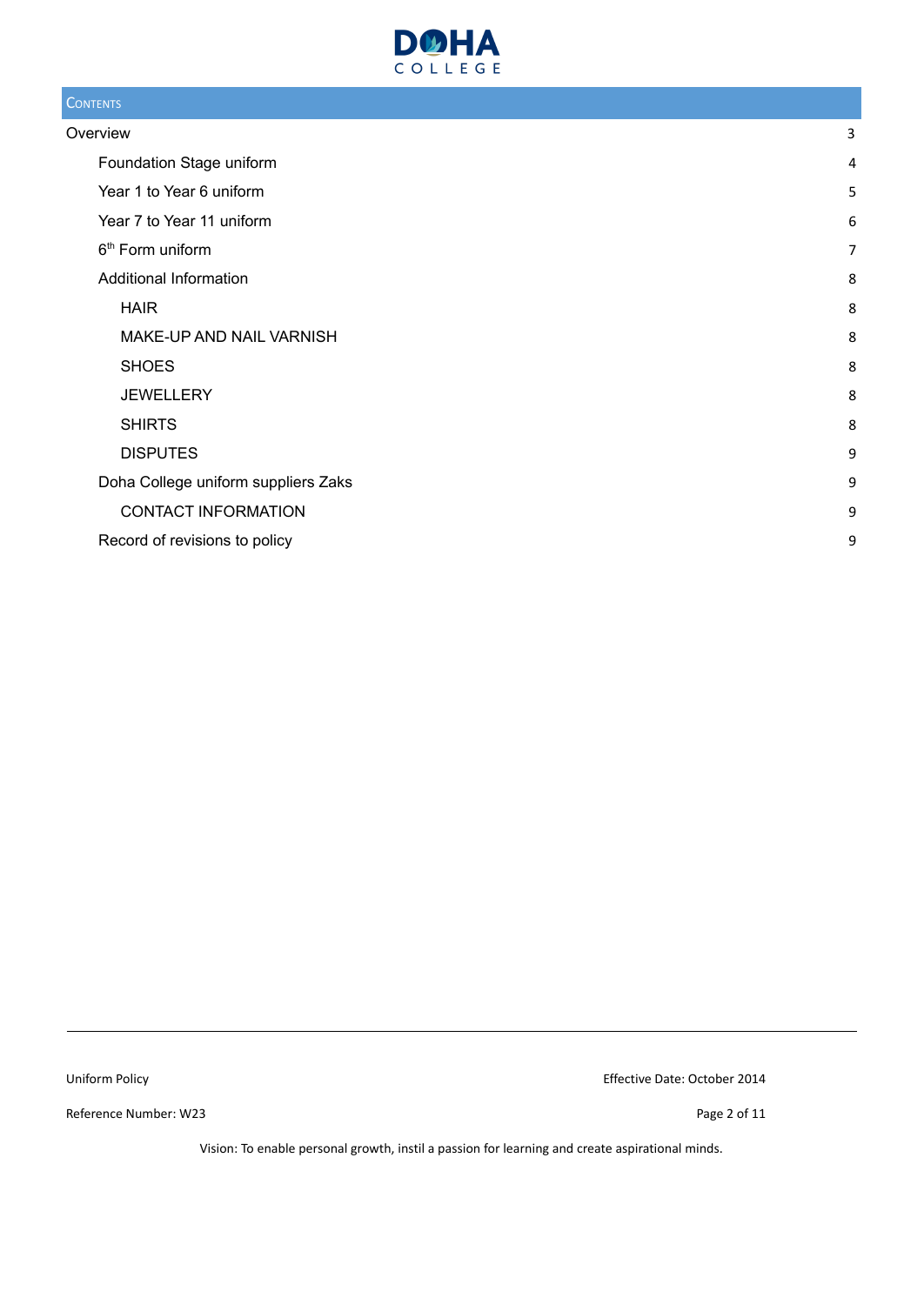

#### UNIFORM POLICY

#### <span id="page-2-0"></span>**O**VERVIEW

- Students are expected to maintain a clean and tidy appearance at all times.
- All students must wear full and correct school uniform when attending school.
- The correct kit must be worn for all PE or sports activities.
- Students should ensure all items of uniform including PE kit, shoes and bags are marked / clearly named.

Doha College is committed to safeguarding and promoting the welfare of children and young people and expects all staff and volunteers to share this commitment.

● Our commitment is underpinned by robust processes and procedures that seek to maximise opportunity, minimise risk and continuously promote a culture of safeguarding amongst our workforce and school community.

Reference Number: W23 Page 3 of 11

Uniform Policy Effective Date: October 2014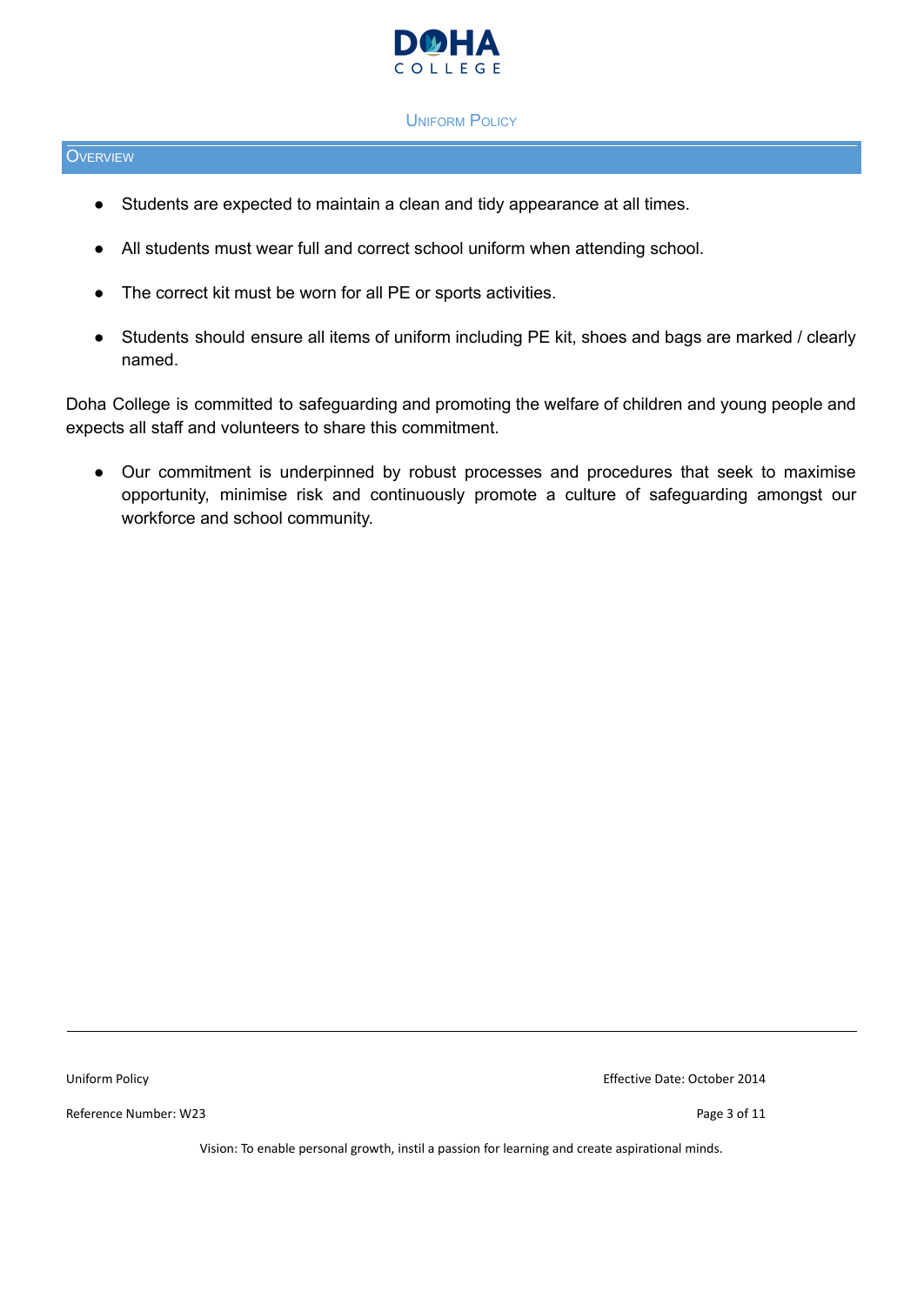

#### <span id="page-3-0"></span>FOUNDATION STAGE UNIFORM

| <b>GIRLS</b>                                                                                                                                   |  |  |  |
|------------------------------------------------------------------------------------------------------------------------------------------------|--|--|--|
| <b>Main Uniform</b>                                                                                                                            |  |  |  |
| DC branded tennis dress with shorts<br>$\bullet$<br>White socks<br>$\bullet$<br><b>Trainers</b><br>Book Bag<br>$\bullet$<br><b>Accessories</b> |  |  |  |
| DC branded Navy blue cap/hat<br>$\bullet$<br>Water bottle<br>$\bullet$                                                                         |  |  |  |
| <b>Additional optional branded items</b><br>Navy jogging bottoms<br>$\bullet$                                                                  |  |  |  |
|                                                                                                                                                |  |  |  |

Reference Number: W23 Page 4 of 11

Uniform Policy Effective Date: October 2014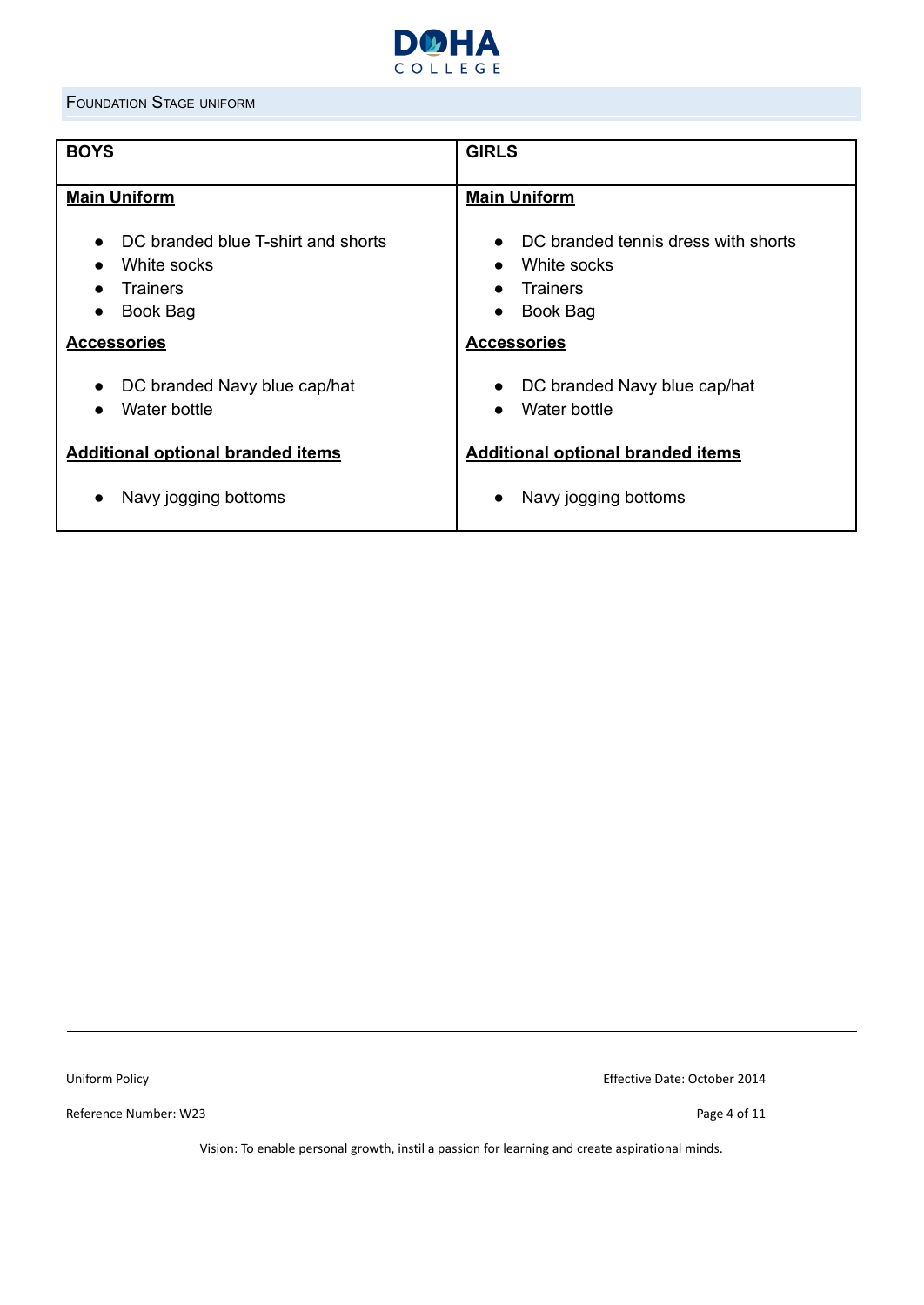

#### <span id="page-4-0"></span>YEAR 1 TO YEAR 6 UNIFORM

| <b>BOYS</b>                                                                                                                                                              | <b>GIRLS</b>                                                                                                                                                                  |  |  |
|--------------------------------------------------------------------------------------------------------------------------------------------------------------------------|-------------------------------------------------------------------------------------------------------------------------------------------------------------------------------|--|--|
| <b>Main Uniform</b><br>DC branded light blue long/short sleeved<br>$\bullet$<br>buttoned shirt<br>Navy blue Bermuda shorts<br>Navy or black socks<br>Navy or black shoes | <b>Main Uniform</b><br>DC branded light blue long/short sleeved<br>$\bullet$<br>buttoned shirt<br>Navy blue shorts/skirt<br>Navy or black socks/tights<br>Navy or black shoes |  |  |
| <b>Additional items</b><br>DC branded navy jumper<br>DC branded navy trousers (optional)                                                                                 | <b>Additional items</b><br>DC branded navy jumper<br>$\bullet$<br>DC branded navy trousers (optional)<br>$\bullet$                                                            |  |  |
| <b>PE Kit</b><br>DC branded blue air-cool T-shirt<br>DC branded blue air-cool shorts<br>White socks<br>Trainers with non-marking soles<br>DC branded swim shorts         | <b>PE Kit</b><br>DC branded blue air-cool T-shirt<br>DC branded blue air-cool shorts<br>White socks<br>Trainers with non-marking soles<br>$\bullet$<br>DC branded swimsuit    |  |  |
| <b>PE Accessories</b><br>Goggles<br>Pool shoes<br>DC branded swimming cap                                                                                                | <b>PE Accessories</b><br>Goggles<br>$\bullet$<br>Pool shoes<br>$\bullet$<br>DC branded swimming cap<br>$\bullet$                                                              |  |  |
| <b>Accessories</b><br>Water bottle<br>DC branded jogging bottoms                                                                                                         | <b>Accessories</b><br>Water bottle<br>DC branded jogging bottoms<br>DC branded navy jumper                                                                                    |  |  |
| DC branded navy jumper                                                                                                                                                   | Black or blue hair ties / bands / clips only                                                                                                                                  |  |  |
| DC branded items (optional)<br>School bag<br>PE bag                                                                                                                      | DC branded items (optional)<br>School bag<br>PE bag                                                                                                                           |  |  |

Uniform Policy Effective Date: October 2014

Reference Number: W23 Page 5 of 11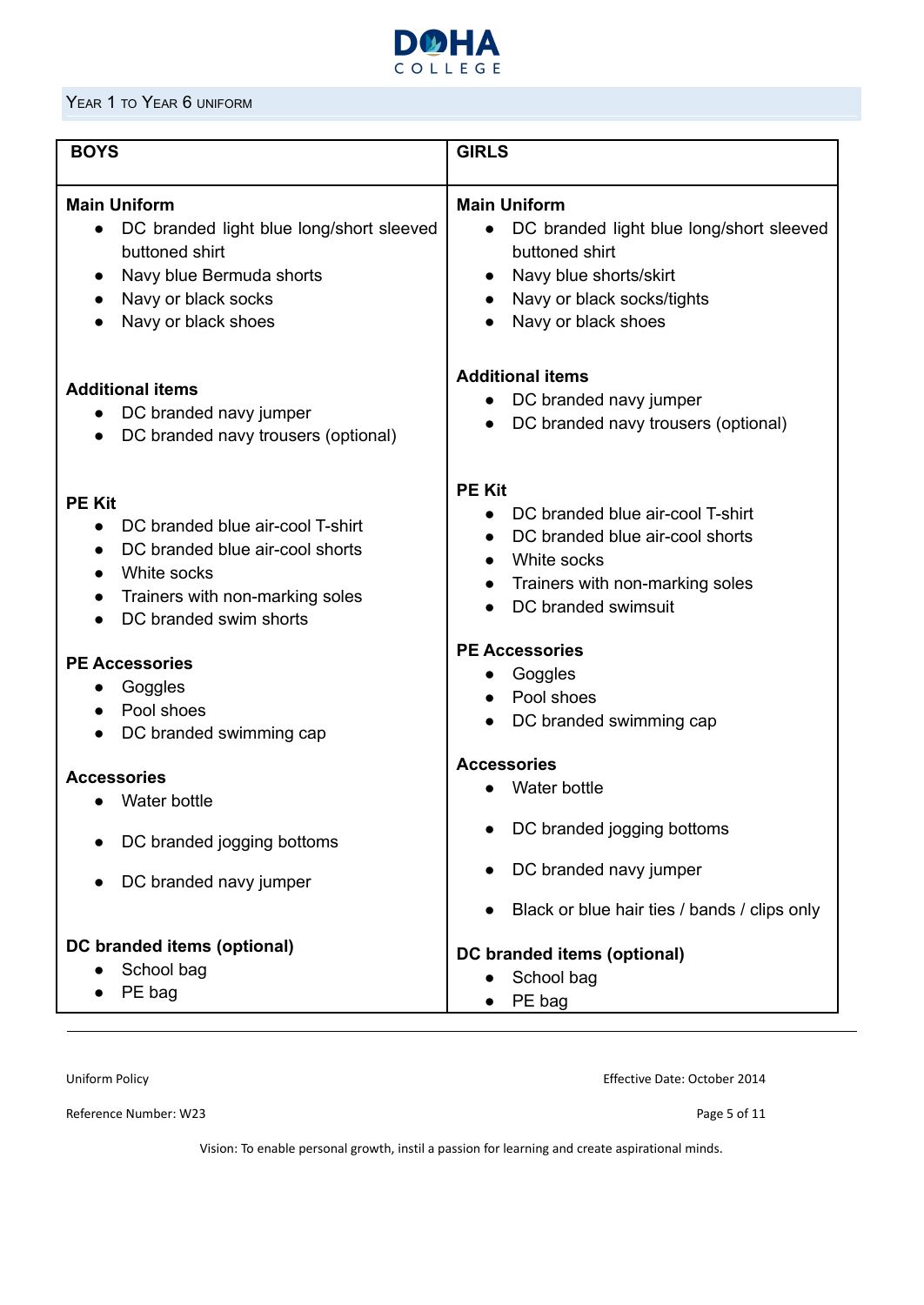

#### <span id="page-5-0"></span>YEAR 7 TO YEAR 11 UNIFORM

| <b>BOYS</b>                                                                                                                                                                                | <b>GIRLS</b>                                                                                                                                                                                                                                       |
|--------------------------------------------------------------------------------------------------------------------------------------------------------------------------------------------|----------------------------------------------------------------------------------------------------------------------------------------------------------------------------------------------------------------------------------------------------|
| <b>Main Uniform year</b><br>DC branded light blue long/short sleeved<br>buttoned shirt<br>DC branded trousers<br>$\bullet$<br>Navy or black socks<br>$\bullet$<br>Navy or black shoes      | <b>Main Uniform</b><br>DC branded light blue long/short sleeved<br>buttoned shirt<br>DC branded tailored skirt (to knee or<br>$\bullet$<br>lower) or trousers<br>Navy or black socks<br>$\bullet$<br><b>Black shoes</b><br>$\bullet$<br>School bag |
| <b>Additional items</b><br>DC branded navy jumper                                                                                                                                          | <b>Additional items</b><br>DC branded navy jumper                                                                                                                                                                                                  |
| <b>PE Kit</b><br>DC branded blue air-cool t-shirt<br>DC branded blue air-cool shorts<br>$\bullet$<br>White socks<br>$\bullet$<br>Trainers with non-marking soles<br>DC branded swim shorts | <b>PE Kit</b><br>DC branded blue air-cool t-shirt<br>DC branded blue air-cool shorts<br>White socks<br>$\bullet$<br>Trainers with non-marking soles<br>$\bullet$<br>DC branded swimsuit                                                            |
| <b>PE Accessories</b><br>Goggles<br>$\bullet$<br>Pool shoes<br>$\bullet$<br>DC branded swimming cap<br>$\bullet$<br>Football shin pads                                                     | <b>PE Accessories</b><br>Goggles<br>Pool shoes<br>$\bullet$<br>DC branded swimming cap<br>Football shin pads<br>$\bullet$                                                                                                                          |
| DC branded items (optional)<br>School bag<br>PE bag<br>Swim bag                                                                                                                            | DC branded items (optional)<br>School bag<br>$\bullet$<br>PE bag<br>Swim bag                                                                                                                                                                       |

Reference Number: W23 Page 6 of 11

Uniform Policy Effective Date: October 2014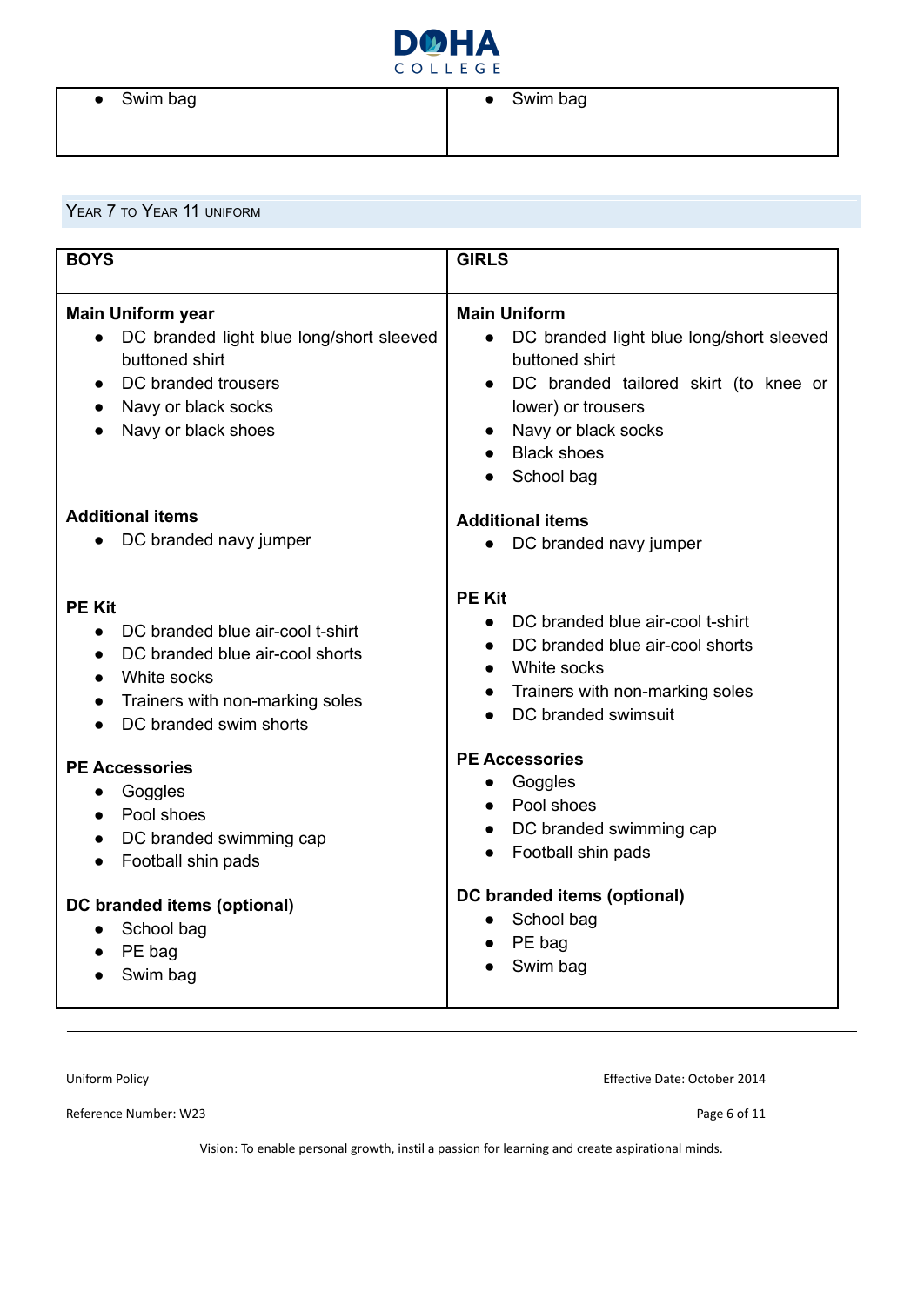

#### <span id="page-6-0"></span>**6<sup>TH</sup>** FORM UNIFORM

| <b>BOYS</b>                                                                                                                                                                                            | <b>GIRLS</b>                                                                                                                                                                                                                                      |
|--------------------------------------------------------------------------------------------------------------------------------------------------------------------------------------------------------|---------------------------------------------------------------------------------------------------------------------------------------------------------------------------------------------------------------------------------------------------|
| <b>Main Uniform</b><br>DC branded white shirt or other white<br>shirt (loosely fitted, opaque shirt)<br>Black tailored trousers (not jeans)<br>Navy or black socks<br><b>Black shoes</b><br>School bag | <b>Main Uniform</b><br>DC branded white shirt or other white<br>shirt (loosely fitted, opaque shirt)<br>Black tailored skirt (knee length or lower)<br>/ tailored trousers (not jeans)<br>Navy or black socks<br><b>Black shoes</b><br>School bag |
| <b>Additional items</b><br>DC branded jumper<br>$\bullet$<br>Plain navy/black jumper<br>DC hoodie (Year 13 only)                                                                                       | <b>Additional items</b><br>DC branded jumper<br>Plain navy/black jumper<br>DC hoodie (Year 13 only)                                                                                                                                               |
| <b>PE Accessories</b><br>Goggles<br>Pool shoes<br>Optional black or navy swimming cap<br>Football shin pads                                                                                            | <b>PE Accessories</b><br>Goggles<br>Pool shoes<br>Optional black or navy swimming cap<br>Football shin pads                                                                                                                                       |
| DC branded items (optional)<br>School bag<br>PE bag<br>Swim bag                                                                                                                                        | DC branded items (optional)<br>School bag<br>PE bag<br>Swim bag                                                                                                                                                                                   |

Reference Number: W23 Page 7 of 11

Uniform Policy Effective Date: October 2014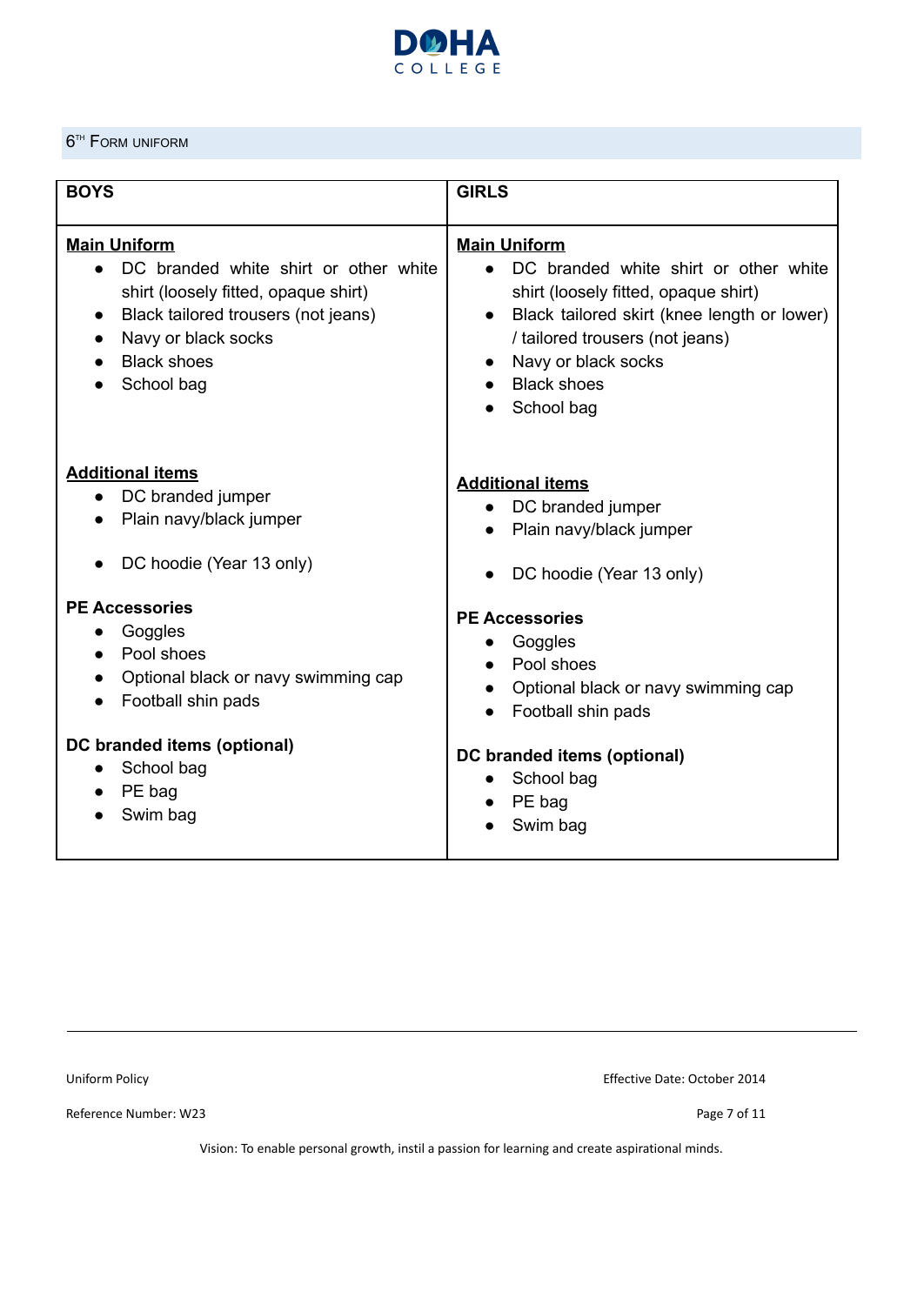

#### <span id="page-7-1"></span><span id="page-7-0"></span>**HAIR**

Long hair, during relevant activities and as instructed by the teacher, must be tied back.

#### <span id="page-7-2"></span>MAKE-UP AND NAIL VARNISH

Secondary students are permitted to wear discreet make-up and clear nail varnish. 6th form students are permitted to wear any nail varnish.

#### <span id="page-7-3"></span>**SHOES**

Shoes must be sensible all black shoes with closed toes, of any material, but without heels, no sandals, and no coloured logos.

#### <span id="page-7-4"></span>**JEWELLERY**

All jewellery must be removed for physical exercise and other situations where health and safety protocols deem it necessary.

Students may wear a watch or similar fitness-tracking device on their wrist and a single charity bracelet or small friendship bracelet. Students may wear one set of plain small stud type 'sleepers' unless in the 6th Form where they are permitted to wear two sets of plain small stud type 'sleepers'.

No rings, bracelets, necklaces or any other visible jewellery, apart from discreet jewellery worn for religious reasons, are permitted unless in the  $6<sup>th</sup>$  Form.  $6<sup>th</sup>$  Form students are permitted to wear a ring, a bracelet and a necklace.

Visible body piercings or tattoos are not permitted for any student.

#### <span id="page-7-5"></span>SHIRTS

Students are allowed to wear plain white vests / round‐necked T-shirts underneath their uniform. Shirts should not be tucked in.

In the 6th Form, students may provide their own white, loose fitting, opaque shirts with white buttons and either long or short sleeves - the DC logo is not required on the shirts but may be added by the uniform supplier for a small cost, to be paid by parents.

Reference Number: W23 Page 8 of 11

Uniform Policy Effective Date: October 2014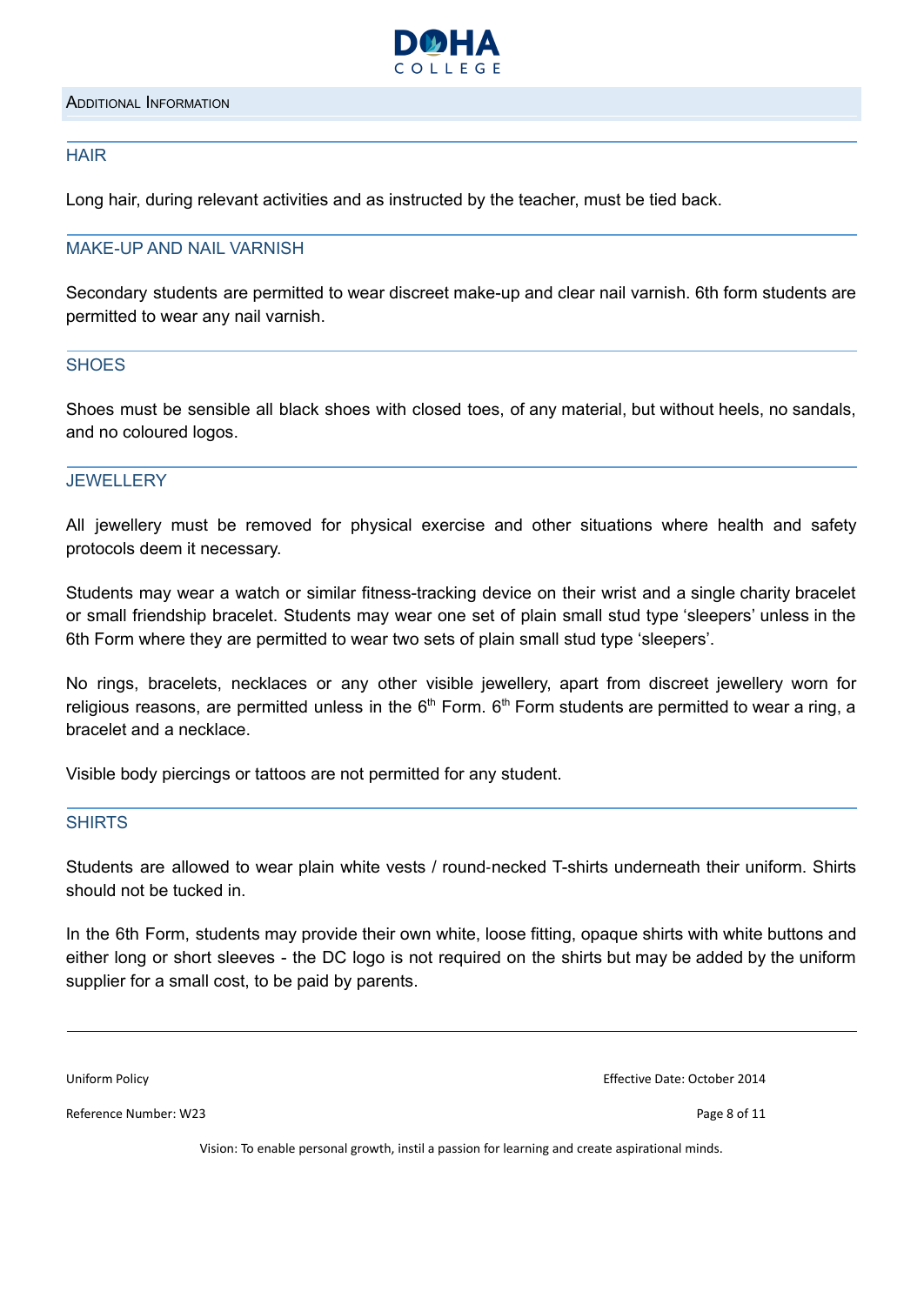

#### **DISPUTES**

The Deputy Head - Pastoral, in each school, will make the final decision if disputes arise regarding what is considered acceptable.

<span id="page-8-1"></span><span id="page-8-0"></span>DOHA COLLEGE UNIFORM SUPPLIERS

#### CONTACT INFORMATION

ZAKS INFORMATION

AL RAYYAN MUNICIPALITY INDUSTRIAL AREA ROAD

**DOHA** 

#### TEL: 44506939

Or by email [www.zaks.me](http://www.zaks.me)

<span id="page-8-2"></span>RECORD OF REVISIONS TO POLICY

| <b>Revision Date</b> | <b>Description</b>                                                                       | <b>Sections Affected</b> |
|----------------------|------------------------------------------------------------------------------------------|--------------------------|
| 27 February 2014     | Correcting jumper colour<br>for $6th$ Form. Adding a map.                                | 2, 3 & 7.1               |
| 09 December 2014     | <b>Primary and Secondary</b><br>Uniform Policies combined.                               | All                      |
| 02 August 2015       | New location of Zaks shop.                                                               | 11.                      |
| 26 October 2017      | <b>Primary Uniform Policy</b><br>separated                                               | Whole policy.            |
| 02 October 18        | Uniform updated to<br>recombine policies and<br>reflect new DC stock and<br>EYFS uniform | All                      |

Uniform Policy Effective Date: October 2014

Reference Number: W23 Page 9 of 11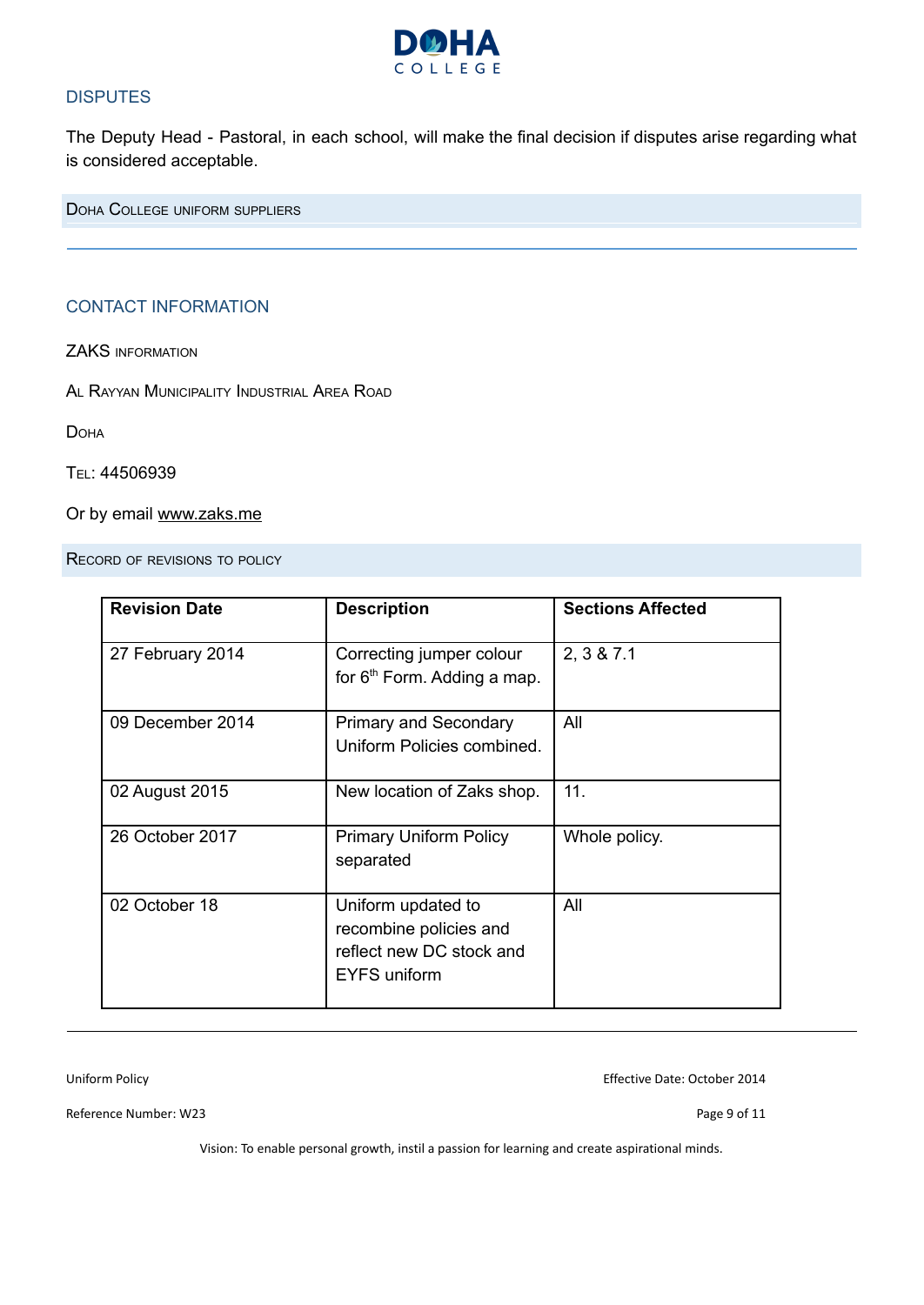

| 04 June 2020 | Updates to the Secondary<br>uniform  | 3, 4, 5 |
|--------------|--------------------------------------|---------|
| August 2021  | Updated to show refreshed<br>uniform | l All   |

Reference Number: W23 Page 10 of 11

Uniform Policy Effective Date: October 2014